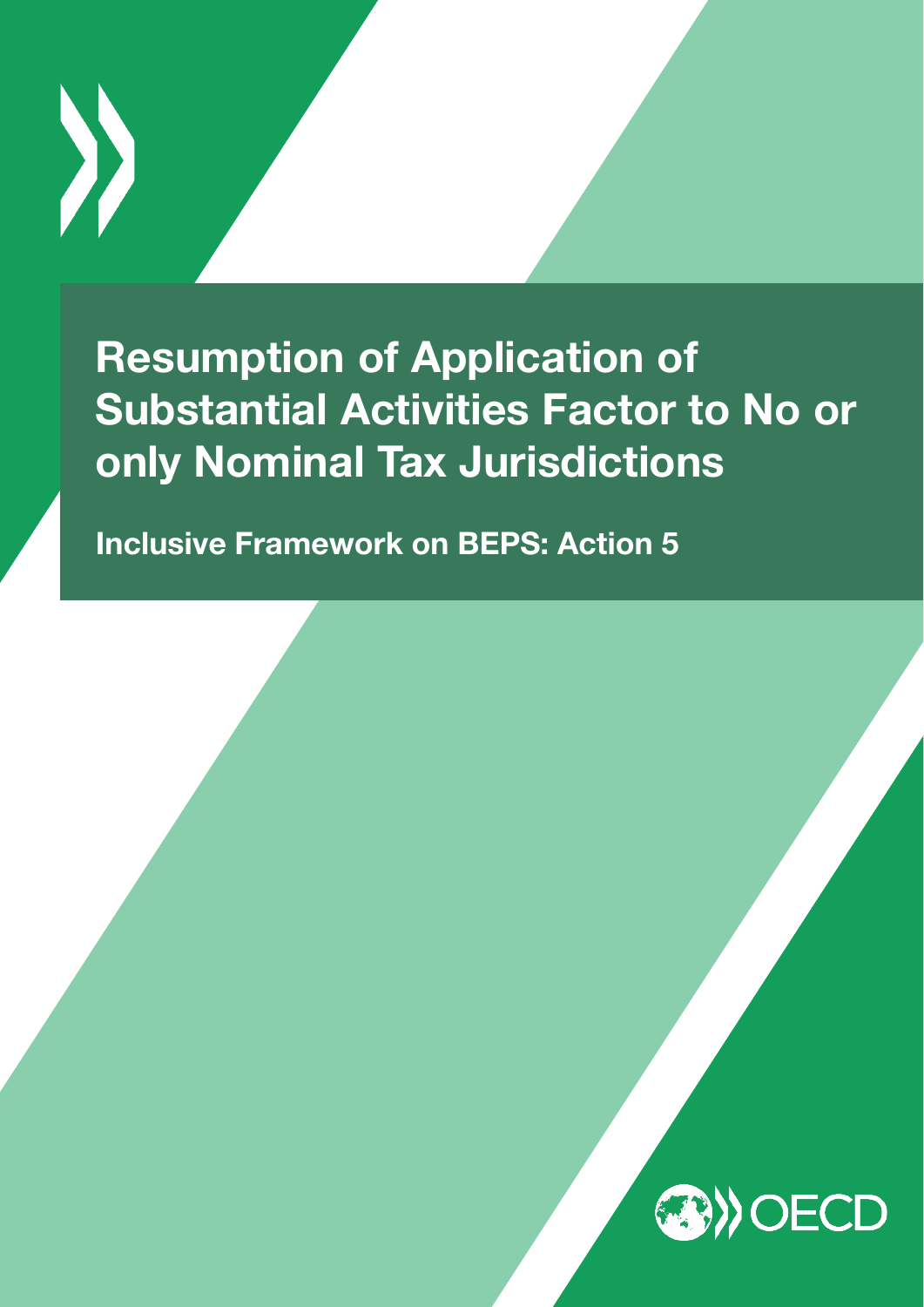## Resumption of application of substantial activities factor to no or only nominal tax jurisdictions

INCLUSIVE FRAMEWORK ON BEPS ACTION 5

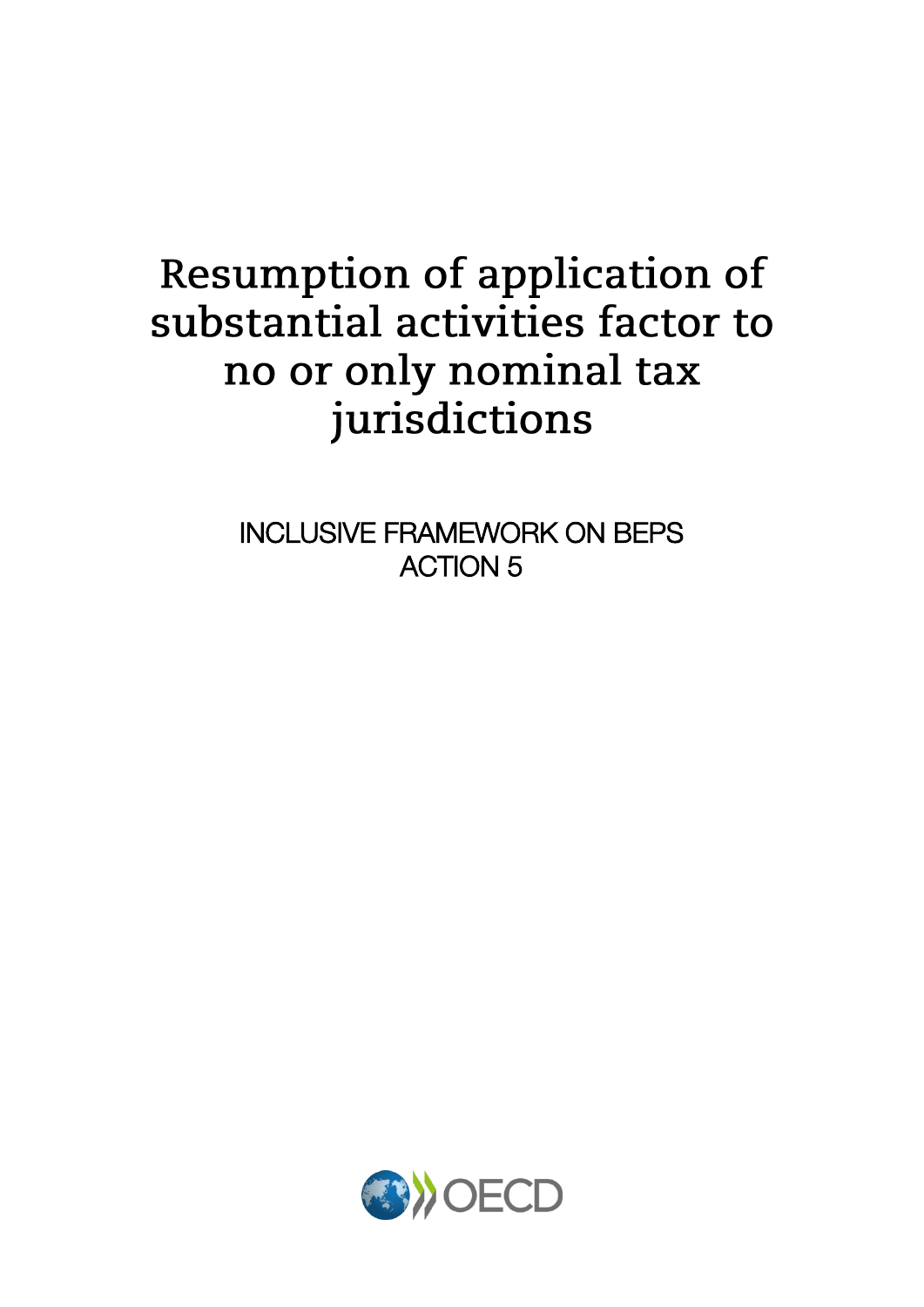This document and any map included herein are without prejudice to the status of or sovereignty over any territory, to the delimitation of international frontiers and boundaries and to the name of any territory, city or area.

Please cite this publication as: OECD (2018), Resumption of application of substantial activities for no or nominal tax jurisdictions -BEPS Action 5, OECD, Paris. [www.oecd.org/tax/beps/resumption-of-application-of-substantial-activities-factor.pdf](http://www.oecd.org/tax/beps/resumption-of-application-of-substantial-activities-factor.pdf) 

You can copy, download or print OECD content for your own use, and you can include excerpts from OECD publications, databases and multimedia products in your own documents, presentations, blogs, websites and teaching mater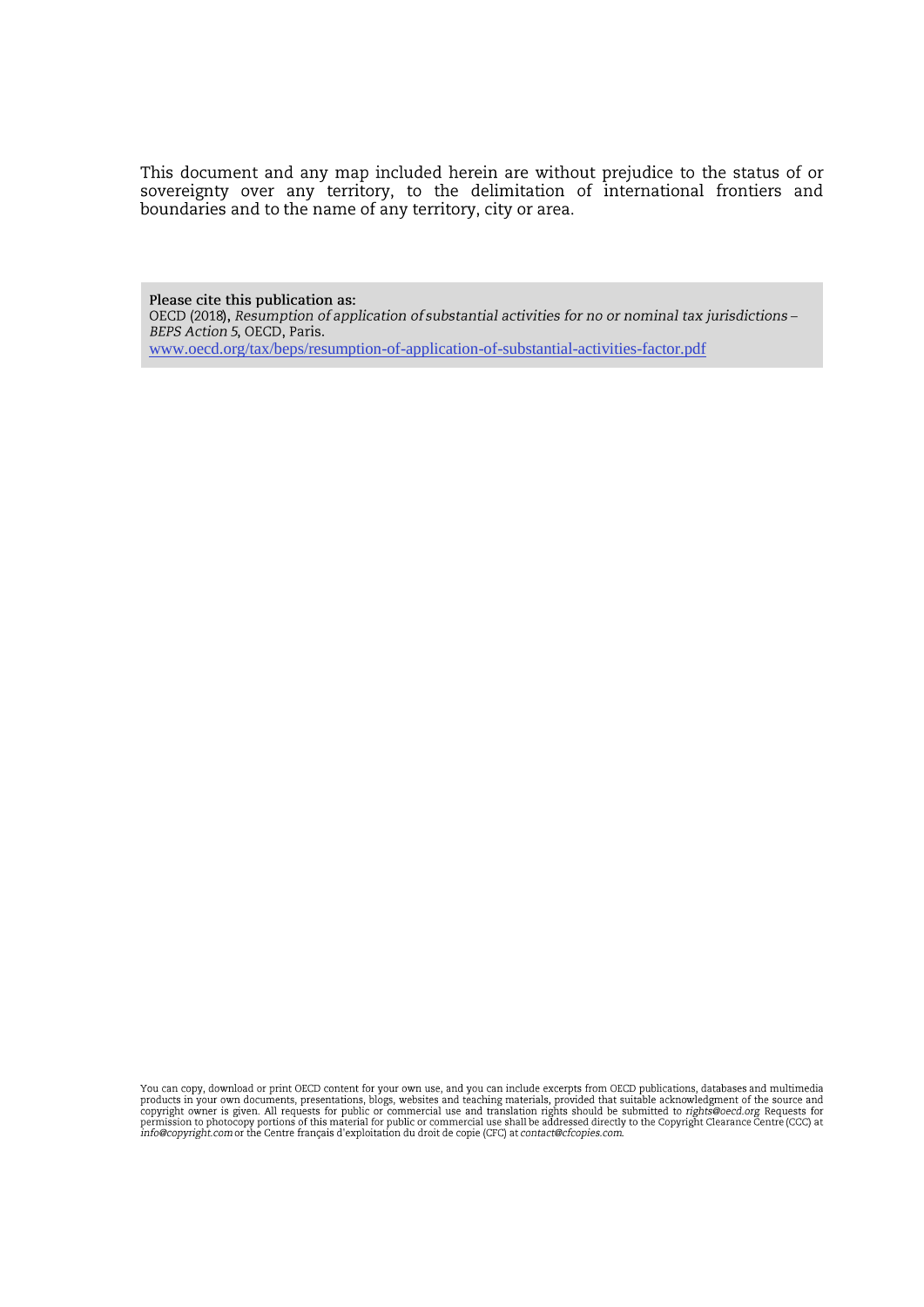### *Table of contents*

| 2. Resumption of application of substantial activities factor to no or only nominal tax jurisdictions |  |
|-------------------------------------------------------------------------------------------------------|--|
|                                                                                                       |  |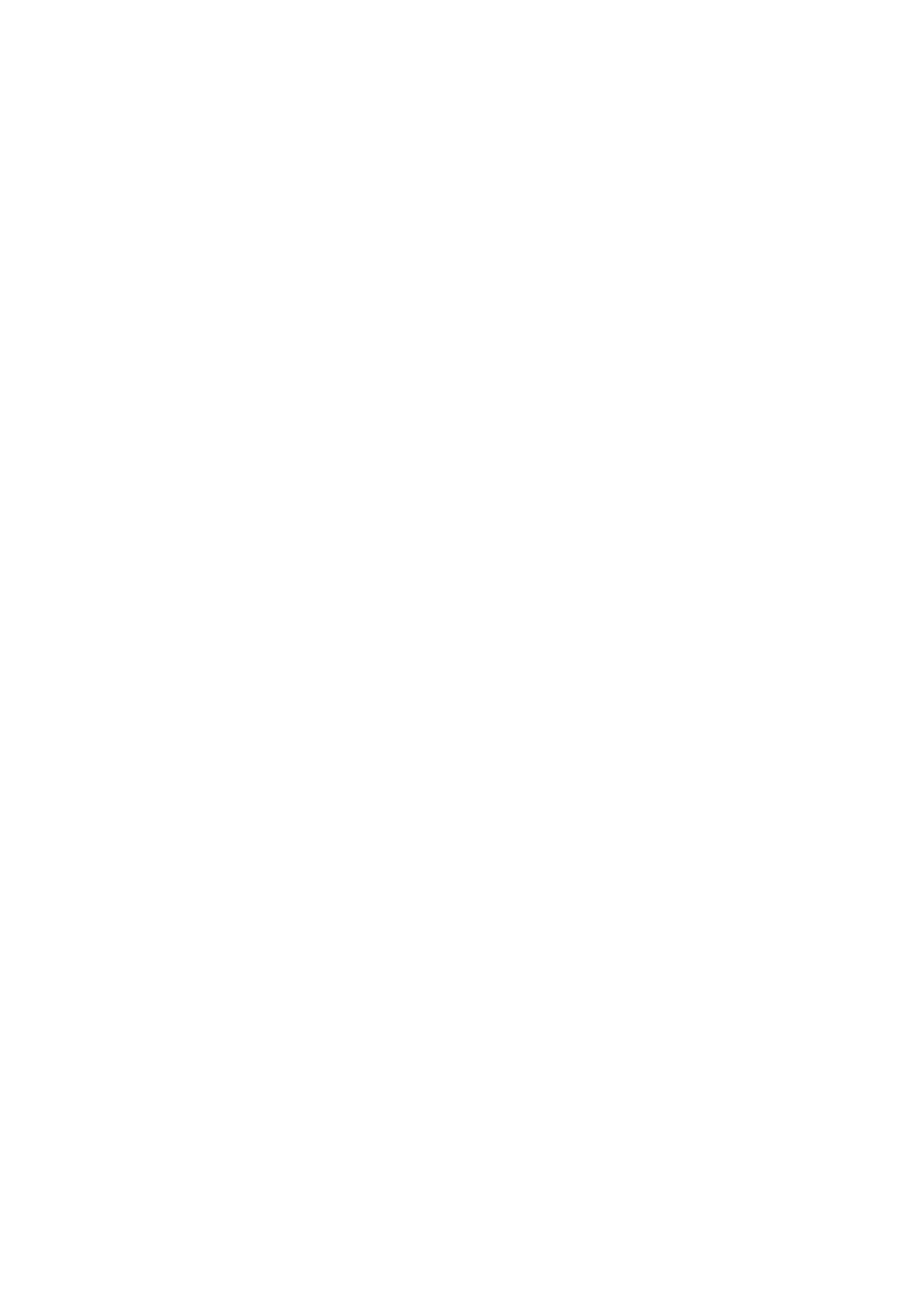### *Abbreviations and acronyms*

<span id="page-5-0"></span>

| <b>BEPS</b> | Base Erosion and Profit Shifting                       |
|-------------|--------------------------------------------------------|
| <b>FHTP</b> | Forum on Harmful Tax Practices                         |
| <b>IP</b>   | <b>Intellectual Property</b>                           |
| <b>OECD</b> | Organisation for Economic Co-Operation and Development |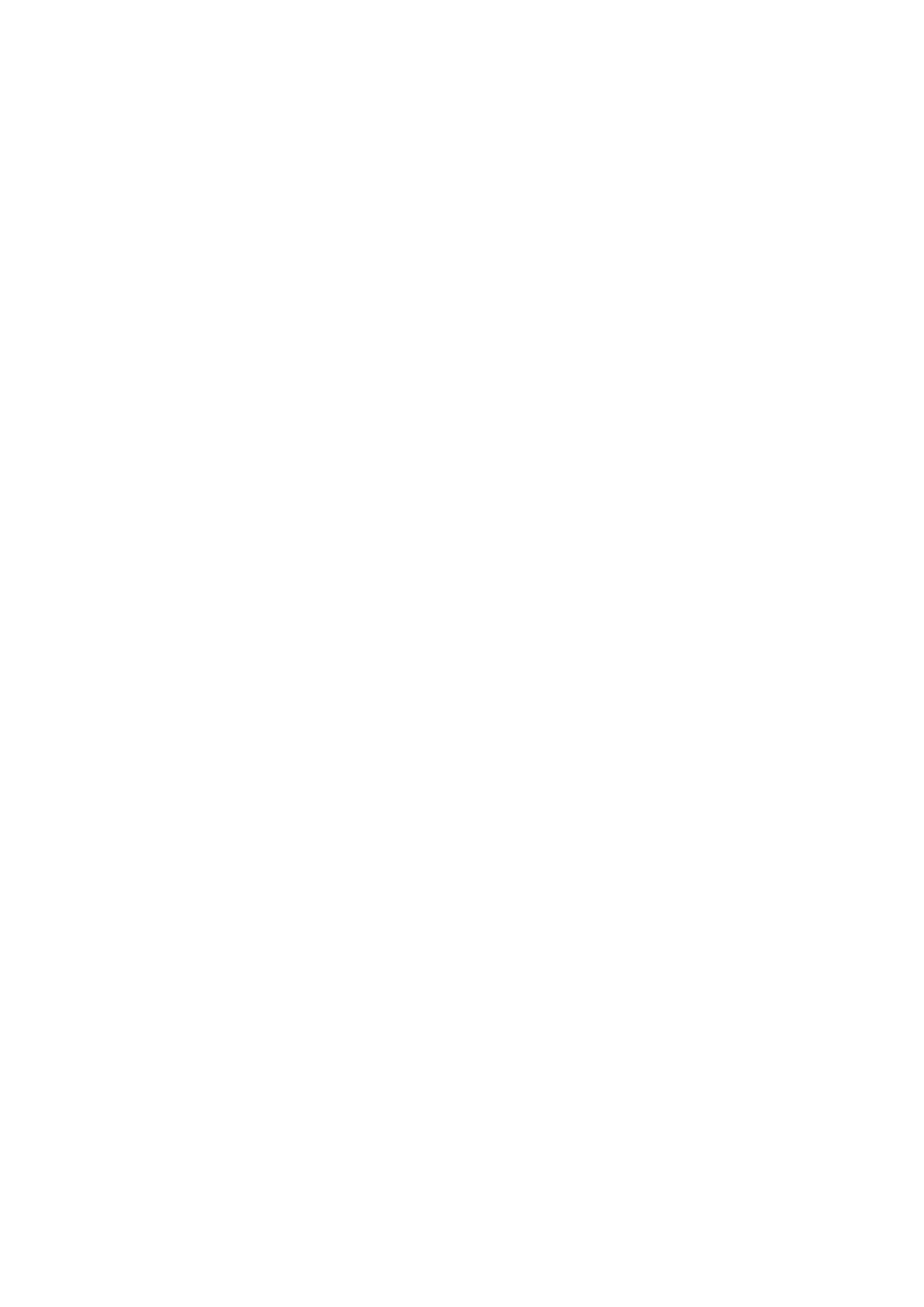#### **1. Introduction**

<span id="page-7-0"></span>1. The 1998 Report on Harmful Tax Competition: An Emerging Global Issue ("the 1998 Report", OECD,  $1998$ )<sup>1</sup> set out the framework to identify harmful tax practices, with specific criteria for assessing harmful preferential regimes and for assessing "tax havens" (as they were then called).

2. Action 5 of the BEPS Action Plan committed to the following:

*"Revamp the work on harmful tax practices with a priority on improving transparency, including compulsory spontaneous exchange on rulings related to preferential regimes, and on requiring substantial activity for any preferential regime. It will take a holistic approach to evaluate preferential tax regimes in the BEPS context. It will engage with non-OECD members on the basis of the existing framework and consider revisions or additions to the existing framework."*

3. This report provides an update on aspects of the work relating to the last part of the mandate contained in action 5 of the BEPS Action Plan, i.e. the consideration of "revisions or additions to the existing framework."

4. Since the BEPS Action 5 Report (OECD, 2015) was published, the Forum on Harmful Tax Practices (FHTP) has discussed various approaches to revising the framework of the 1998 Report (OECD, 1998).

5. Consensus has been reached in the FHTP on a number of issues, including that it has been agreed to resume the substantial activities factor for no or only nominal tax jurisdictions. Given the speed at which jurisdictions with preferential regimes are making changes to their legal and administrative frameworks governing those regimes, and the importance of a level playing field, it is appropriate to release the outcome of that work immediately.

6. This document sets out the background and rationale for the resumption of the substantial activities factor, and the technical guidance governing the application of that factor. An update on other aspects of this work will be included in the next progress report on BEPS Action 5.

#### **Note**

<sup>1</sup> Harmful Tax Competition: An Emerging Global Issue (OECD, 1998).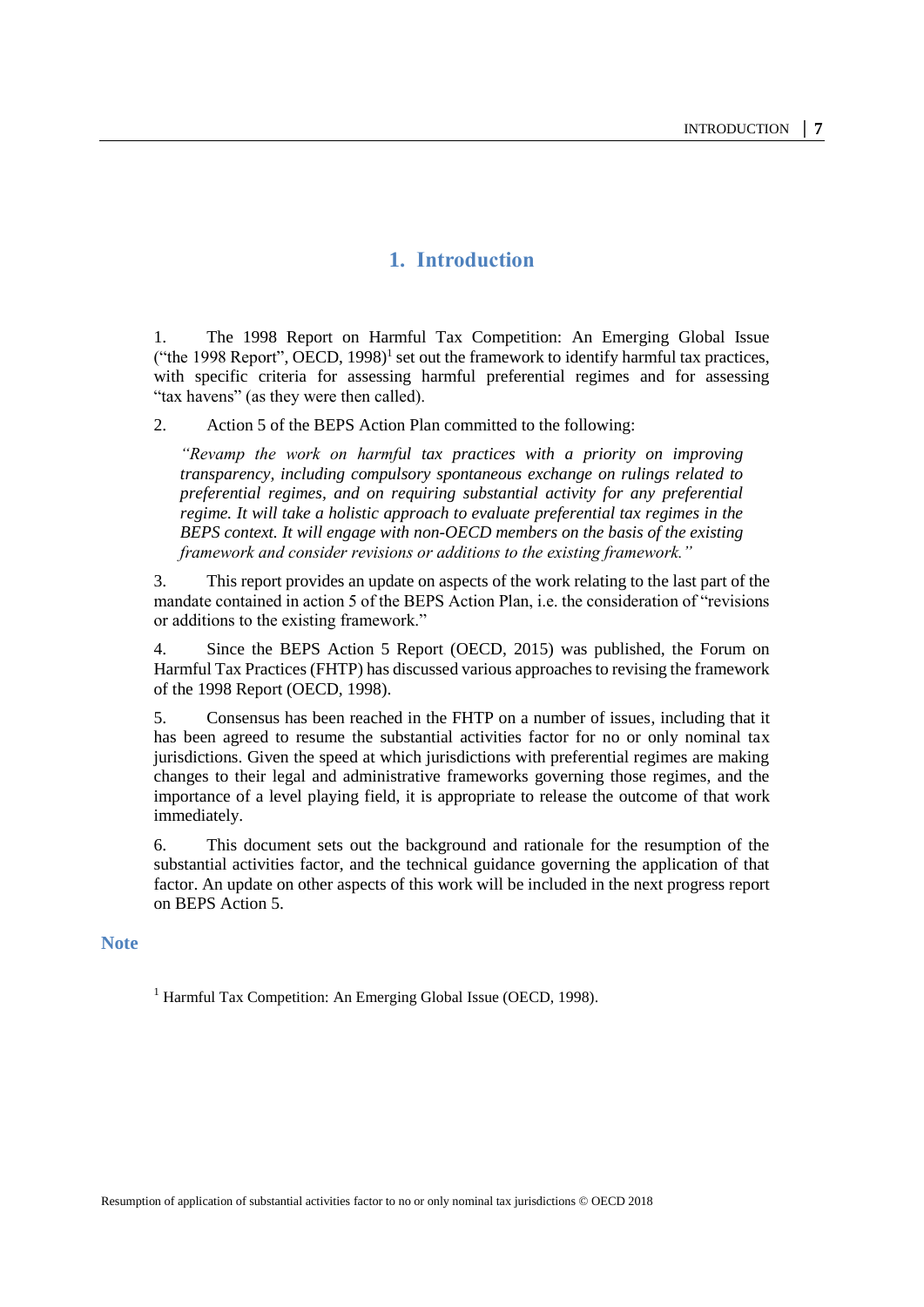#### **8 │** 2. RESUMPTION OF APPLICATION OF SUBSTANTIAL ACTIVITIES FACTOR

#### **References**

OECD (2015), *Countering Harmful Tax Practices More Effectively, Taking into Account Transparency and Substance, Action 5 - 2015 Final Report*, OECD/G20 Base Erosion and Profit Shifting Project, OECD Publishing, Paris, [https://doi.org/10.1787/9789264241190-en.](https://doi.org/10.1787/9789264241190-en)

OECD (1998), *Harmful Tax Competition: An Emerging Global Issue*, OECD Publishing, Paris, [https://doi.org/10.1787/9789264162945-en.](https://doi.org/10.1787/9789264162945-en)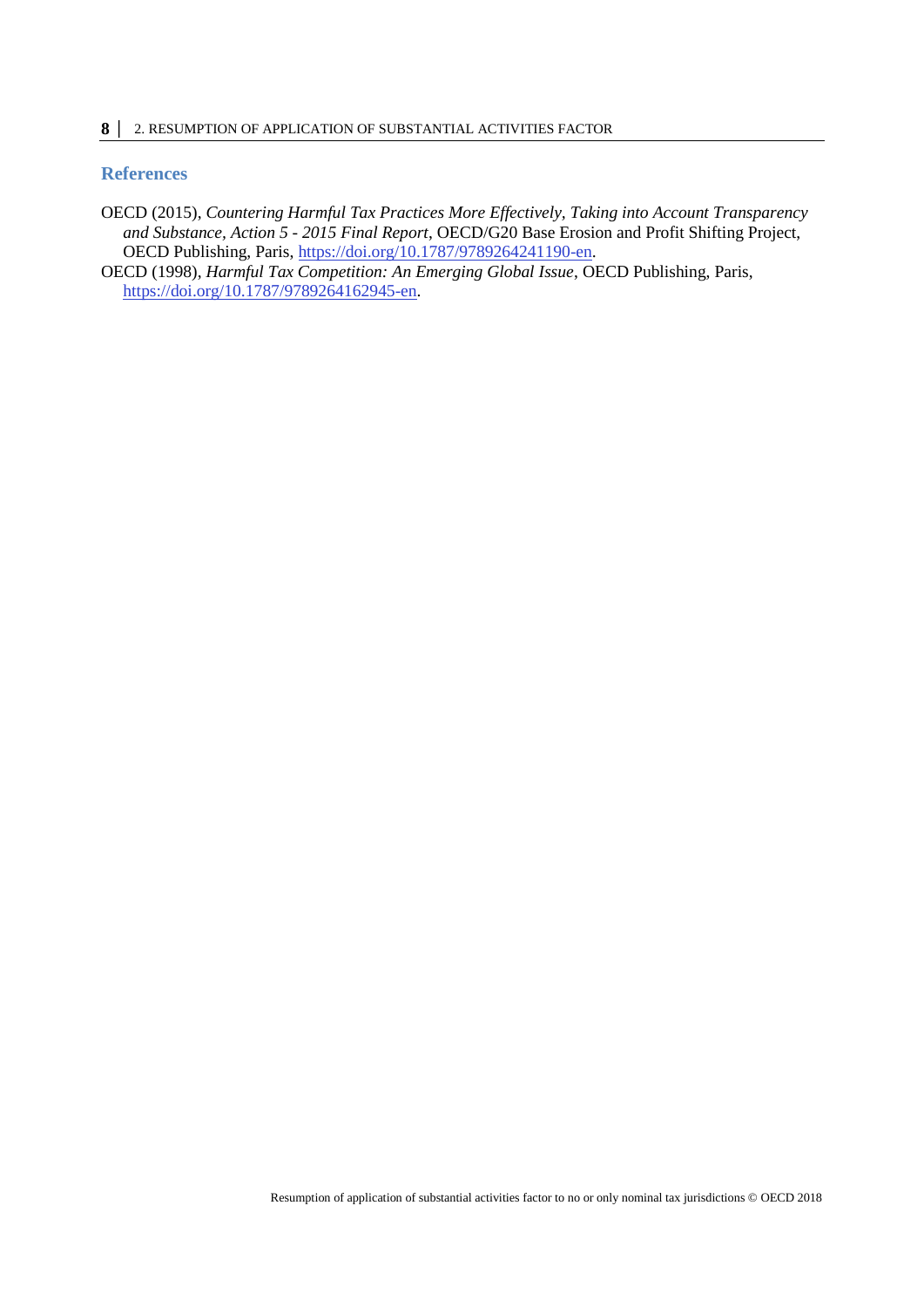#### <span id="page-9-0"></span>**2. Resumption of application of substantial activities factor to no or only nominal tax jurisdictions**

#### **2.1. Introduction**

7. The 1998 Report (OECD, 1998) set out a framework for approaching the problem of how certain no or only nominal tax jurisdictions ("tax havens" as they were then referred to in the 1998 Report (OECD, 1998)) and harmful preferential tax regimes "affect the location of financial and other service activities, erode the tax bases of other countries, distort trade and investment patterns and undermine the fairness, neutrality and broad social acceptance of tax systems."<sup>2</sup> The 1998 Report (OECD, 1998) referred to certain no or only nominal tax jurisdictions and harmful preferential regimes collectively as "harmful tax practices," (although each discipline is mutually exclusive) and built a framework for how to assess these practices. There was a need to include both aspects of these practices, in order to deliver a level playing field between jurisdictions in a context where taxpayers can easily relocate their mobile activities in response to tax considerations.

8. Given the elevation of the substantial activities requirement in the work on preferential regimes as part of the BEPS Project, it was appropriate to resume the application of the substantial activities requirement set out in the 1998 Report (OECD, 1998) for no or only nominal tax jurisdictions and provide guidance on the application of the requirement.

#### **2.2. Background**

9. The framework of the 1998 Report (OECD, 1998) used for assessing preferential regimes used four key factors and eight other factors. The four key factors set out in the 1998 Report (OECD, 1998) are the following:

- a) The regime imposes no or low effective tax rates on income from geographically mobile financial and other service activities.
- b) The regime is ring-fenced from the domestic economy.
- c) The regime lacks transparency (for example, the details of the regime or its application are not apparent, or there is inadequate regulatory supervision or financial disclosure).
- d) There is no effective exchange of information with respect to the regime.

10. The corresponding framework for assessing whether a jurisdiction was a "tax haven" is based on four criteria: (a) whether a jurisdiction imposes no or only nominal taxes; (b) lack of effective exchange of information; (c) lack of transparency and (d) the absence of a requirement that the activity be substantial.<sup>3</sup>

11. With regard to the substantial activities factor, the 1998 Report (OECD, 1998) noted that "the absence of a requirement that the activity be substantial is important because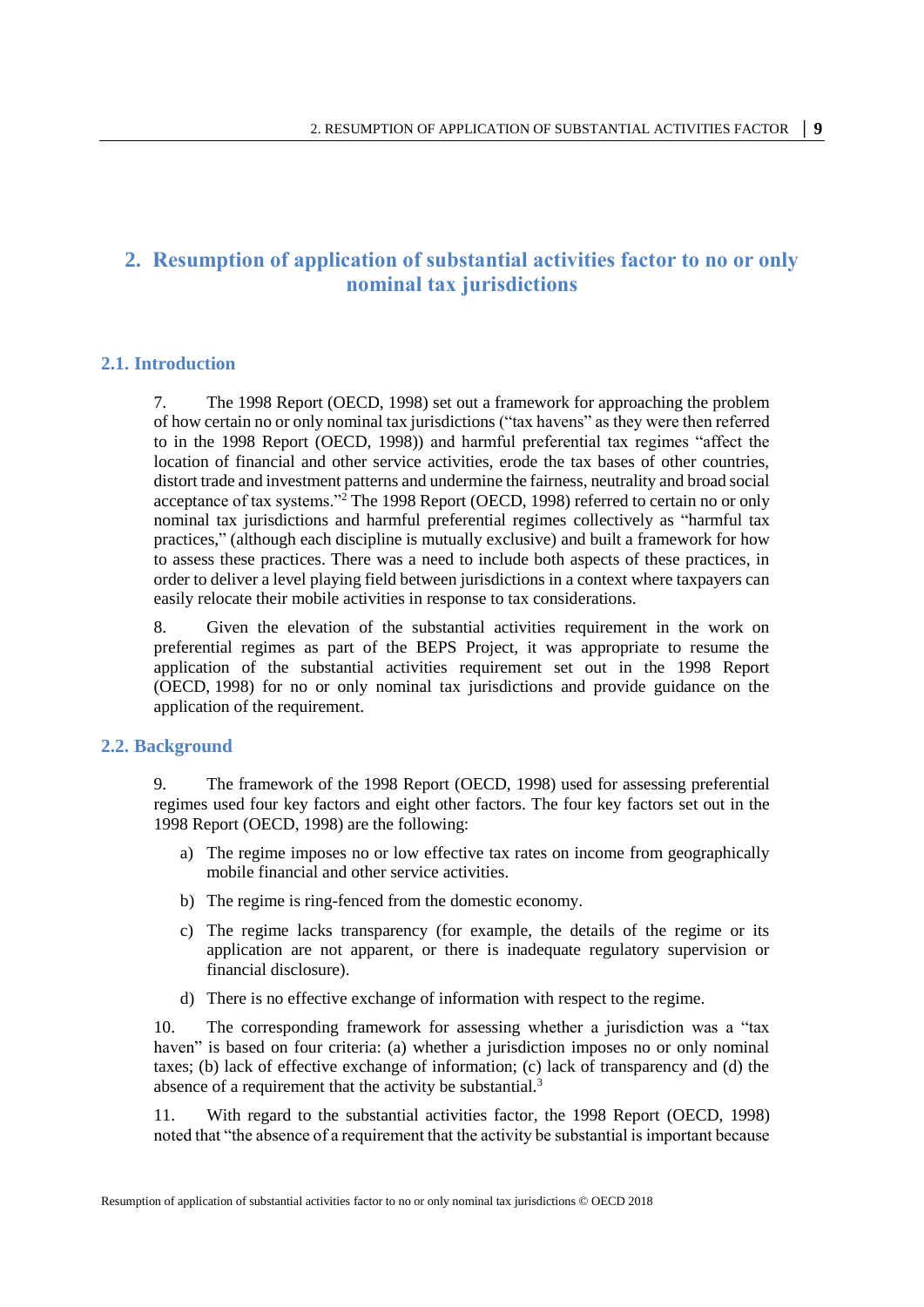it suggests that a jurisdiction may be attempting to attract investment and transactions that are purely tax driven. It may also indicate that a jurisdiction does not (or cannot) provide a legal or commercial environment or offer any economic advantages that would attract substantive business activities in the absence of the tax minimising opportunities it provides."<sup>4</sup> Notably, this is essentially the same rationale as applies in the case of preferential regimes.

12. However, in 2001 the FHTP decided to only seek commitments and to determine whether or not a jurisdiction was considered uncooperative on the basis of the first three criteria.<sup>5</sup> This was followed by the release in 2002 of a list of uncooperative jurisdictions based on the first three criteria. The fourth criterion on substantial activities remained within the analytical framework of the work, but had no practical application.

13. Subsequently, the Global Forum on Transparency and Exchange of Information for Tax Purposes grew out of the FHTP and took on the work on transparency and exchange of information, without distinction on the basis of tax rates or tax systems and with all jurisdictions participating on an equal basis. These developments meant that the FHTP's work then focussed on preferential regimes rather than no or only nominal tax jurisdictions.

14. Therefore, until the BEPS Project, both of the frameworks in the 1998 Report (OECD, 1998) (i.e., those on no or only nominal tax jurisdictions and on preferential regimes) included a criterion based on substantial activities, but in neither case was it in itself applied as a decisive factor for identifying, and eliminating, harmful tax practices.

15. This changed with the creation of the BEPS Action Plan, which elevated the substantial activities requirement as it applied to preferential regimes, and the Inclusive Framework subsequently agreed guidance on what is required to meet this criterion.<sup>6</sup> It is now an essential requirement, and without meeting this criterion a preferential regime that meets the gateway criterion and is within scope will be found to be potentially harmful. This now applies across the membership of the Inclusive Framework, which has grown to over 120 jurisdictions, and is a global standard.

16. However, this leaves the analytical framework underlying the BEPS Action 5 work exposed to a potential incoherence: the substantial activities criterion has now been elevated as a key factor in one pillar of the work and is being applied, whereas it is not being applied in the other pillar of the work despite having been included as a key factor in the 1998 Report (OECD, 1998) in that context.

17. It also leaves the Inclusive Framework in a situation where, in elevating the substantial activities criteria for preferential regimes only, it has created a perceived level playing field issue. The specific concern that has been raised is that business could simply relocate to a no or only nominal tax jurisdiction to avoid having to meet the substance requirements that apply to preferential tax regimes. For example, some Inclusive Framework members which have a corporate income tax system offer international business company regimes, and these jurisdictions have been assessed and committed to amend or abolish the regimes. If the regime is being amended, this includes the addition of substantial activities requirements. At the same time, similar international business company laws apply in no or only nominal tax jurisdictions, but based on the current application of the criteria, the Inclusive Framework would not ask for the same amendments or abolition of the corresponding legislation. It has been argued that this may even increase the pressure on taxing jurisdictions with low rates of corporate income tax to consider abolishing them – possibly triggering a race to the bottom that the FHTP was created to address.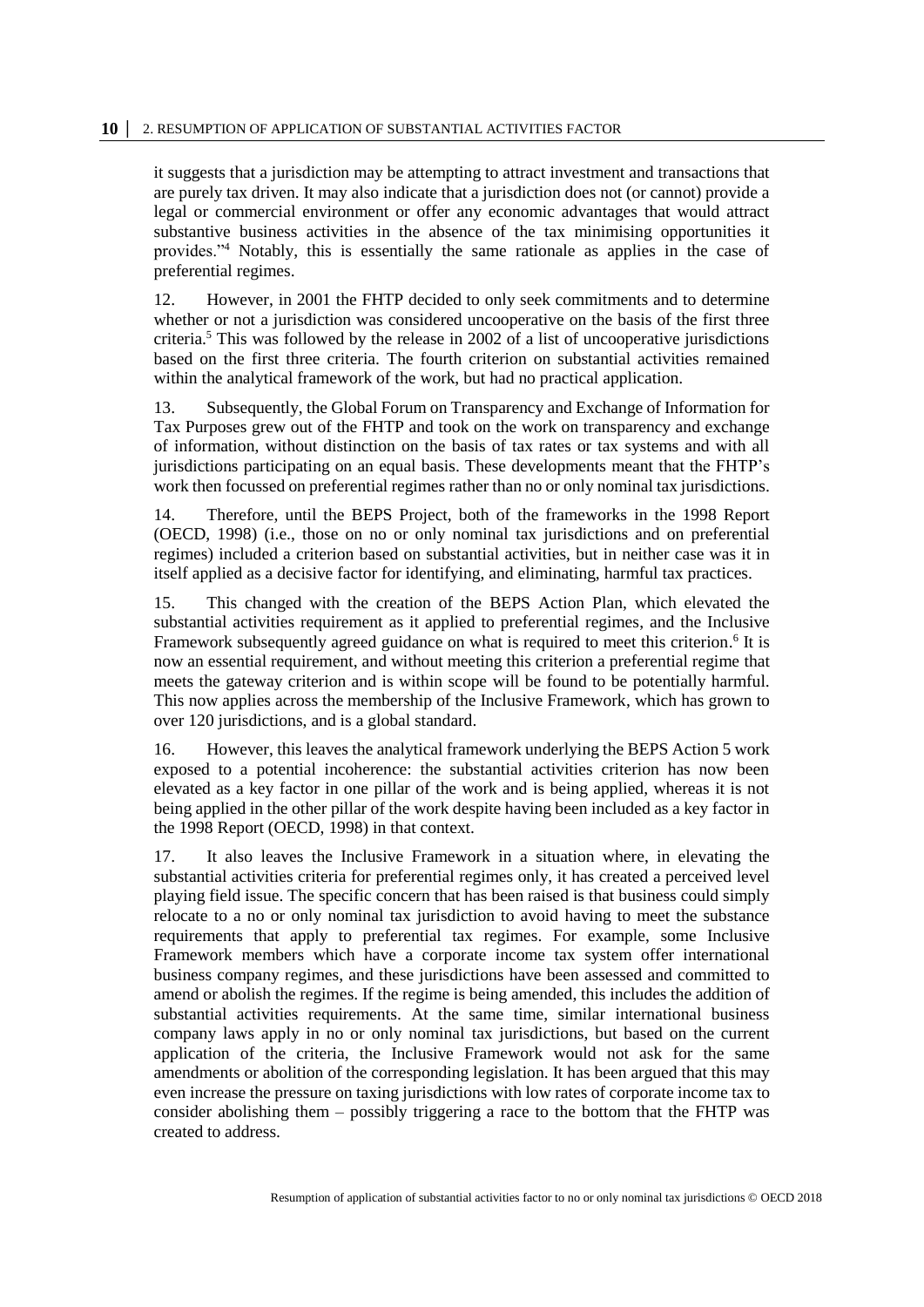18. It was agreed to address this potential incoherence and address the perceived challenge to the level playing field, by drawing on the existing guidance agreed by the Inclusive Framework on the substantial activities factor that applies for preferential regimes. This would hold similar mobile business activities to a similar standard, irrespective of whether they are taxed under a preferential regime or a no or nominal tax rate.

19. The resumption of the application of the substantial activities factor for assessing no or only nominal tax jurisdictions would address the particular level playing field challenges that have been raised, and recognise the particular risks that such jurisdictions create in attracting income without substantial local activities.

20. However, this does not suggest that the absence of a corporate tax rate, or any particular level of corporate income tax is in itself harmful. This is analogous to the analytical framework for preferential regimes where the no or low effective tax rates criterion is a gateway criterion for the analysis of preferential regimes, but not in and of itself a harmful feature.

#### **2.3. Translating the substantial activities requirements to a no or only nominal tax jurisdiction**

#### *Scope*

21. In order to translate the FHTP guidance on substantial activities to a no or only nominal tax jurisdiction, the starting point is to identify the jurisdictions to which it would apply. It would apply to jurisdictions which do not impose a corporate income tax. It would also apply to jurisdictions which impose only nominal corporate income tax to avoid the requirements.<sup>7</sup> It would not apply to jurisdictions which have been reviewed on the basis of the preferential regimes they offer (unless they subsequently significantly undertook reforms which abolished or substantially abolished their corporate income tax altogether).

22. The next step is to identify the type of activities that are within the scope of the 1998 Report (OECD, 1998). These are geographically mobile activities, such as financial and other service activities, including the provision of intangibles. The FHTP has typically identified these types of mobile activities as falling into the categories of headquarters, distribution centres, service centres, financing, leasing, fund management, banking, insurance, shipping, holding companies and the provision of intangibles.

23. In respect of those activities, substantial activities requirements apply. The FHTP's guidance on substantial activities falls into two basic categories: activities earning non-IP income (which is set out in Annex D of the 2017 Progress Report), and activities for the exploitation of IP assets (which is the nexus approach set out in the Action 5 Report (OECD, 2015)).

#### *Non-IP income*

24. For activities within scope earning non-IP income, this would mean that the no or only nominal tax jurisdiction would be required to meet the same substantial activities criterion, $8$  meaning that it would need to introduce laws to (i) define the core income generating activities for each relevant business sector; (ii) ensure that core income generating activities relevant to the type of activity are undertaken by the entity (or are undertaken in the jurisdiction); (iii) require the entity to have an adequate number of fulltime employees with necessary qualifications and incurring an adequate amount of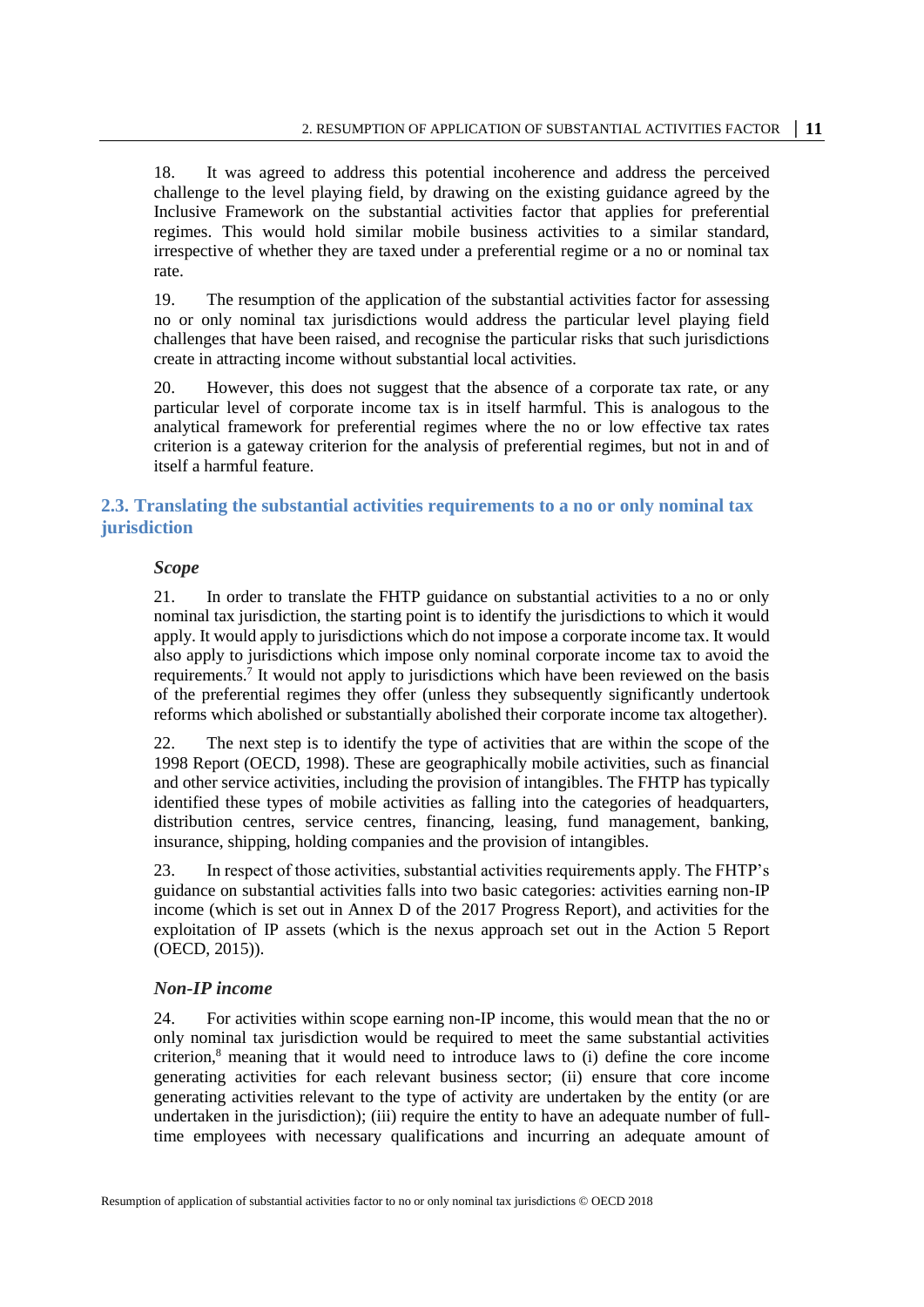operating expenditures to undertake such activities; and (iv) have a transparent mechanism to ensure compliance and provide an effective enforcement mechanism if these core income generating activities are not undertaken by the entity or do not occur within the jurisdiction.

25. In order to implement these requirements in a context where there may be no corporate income tax that can be levied, and in some cases, no tax administration, a jurisdiction would need to implement rules that translate those requirements within the context of its legal and regulatory framework. Legislation may, for instance, be included in the financial services regulatory framework or the company incorporation framework.

#### *IP income*

26. Where the business activities are the exploitation of IP assets, the substance requirements used by the FHTP are the "nexus approach". The nexus approach is essentially comprised of two elements: a first part which sets out a formula to determine the amount of eligible income which can benefit from a lower tax rate, and a second part which is a consequence for the non-eligible income which is then taxed at the normal (higher) tax rate. For a no or only nominal tax jurisdiction, the challenge is that even though the formula could be applied (the result of which might be that there is zero eligible income), it is unclear how to apply the second part.

27. In other words, the nexus approach would clearly not function as intended because it is designed to operate within the context of a corporate income tax system. In such a system, the consequence of a taxpayer having income which does not qualify under the nexus formula (e.g. income earned from trademarks, or income earned where the IP has been acquired rather than developed by the entity) is the application of ordinary (non-preferential) corporate income tax rates to such income. This cannot translate by analogy to no or only nominal tax jurisdictions as there is no corporate income tax to impose.

28. In order to translate the principle underlying the nexus approach to no or only nominal tax jurisdictions and deliver a level playing field, the best way forward is to apply a similar concept as applies for non-IP income, which is the core income generating activities guidance.

29. At the outset, in all cases, the substantial activities requirements for IP income would always be insufficient if the entity only passively held IP assets which had been created and exploited on the basis of decisions made and activities performed outside of the jurisdiction. Similarly, the test would never be met if the only activities contributing to the income were the periodic decisions of non-resident board members in the jurisdiction.

#### *IP income – patents and similar assets*

30. This would mean that if an entity is earning income from exploiting a patent (or similar IP assets as defined in paragraphs  $34 - 37$  of the Action 5 Report (OECD, 2015)), the entity should demonstrate that it has conducted the core income generating activities with the adequate number of qualified full-time employees and adequate amount of operating expenditures. The core income generating activities in this context would be conducting research and development (rather than simply acquiring or outsourcing it), which reflects the same concept as the nexus approach.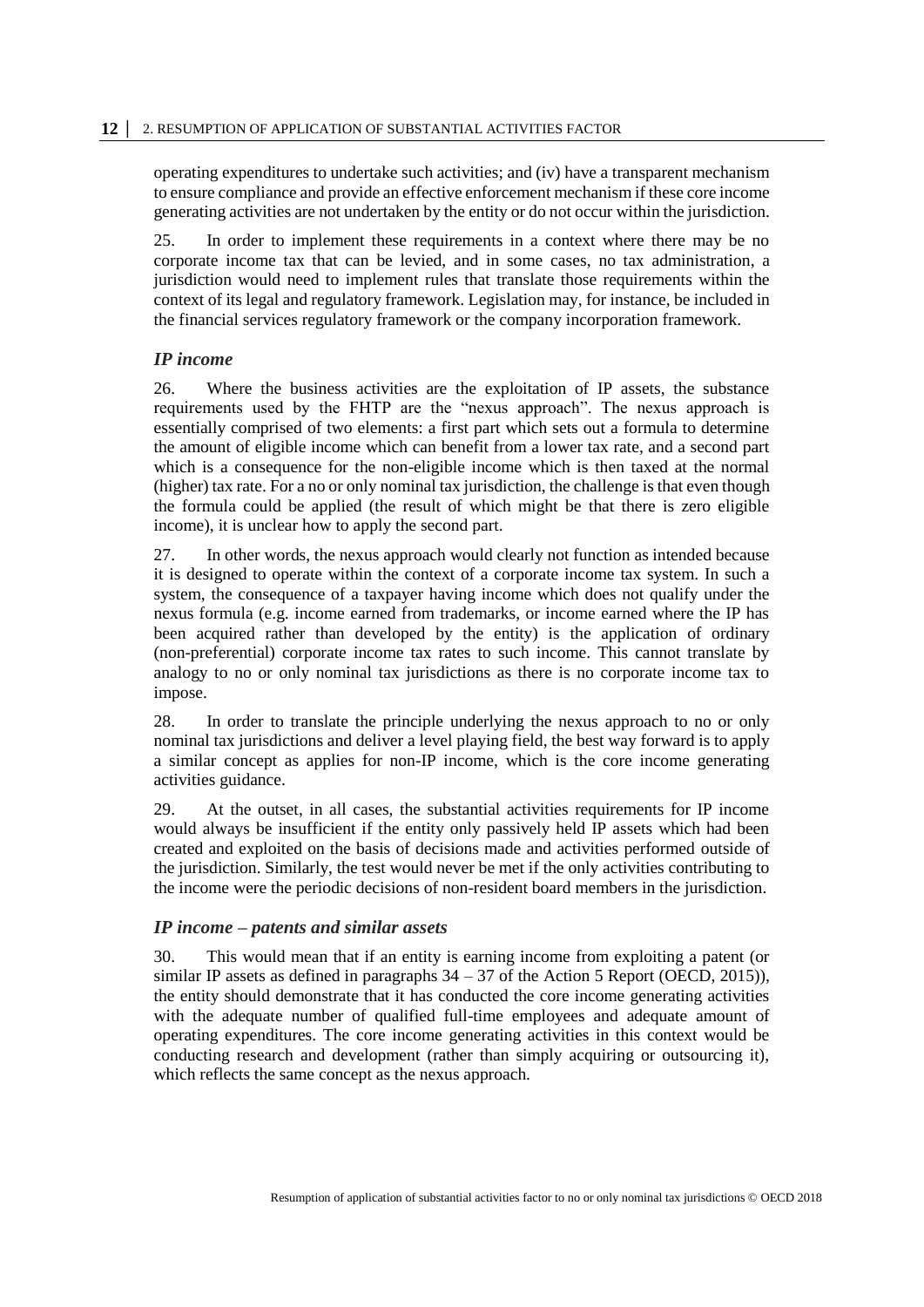#### *IP income – marketing intangibles*

31. An adjustment would be needed from the nexus approach where an entity is exploiting marketing IP assets such as trademarks.<sup>9</sup> The nexus approach provides that this type of IP asset is not permitted to benefit from a preferential regime, given that the policy rationale of an IP regime is to encourage and reward scientific innovation rather than marketing activity, with the consequence that a taxpayer engaged in exploiting marketing intangibles is required to pay tax at the ordinary rate. However, in the context of a no or only nominal tax jurisdiction, there is no (or no significant) "ordinary" tax to apply. An analogous approach would be to apply a similar substantial activities principle as set out in the preceding paragraph, where the core income generating activities are branding, marketing, and distribution.

#### *IP income – exceptional cases and rebuttable presumption*

32. It is possible that an entity exploiting IP assets in a no or only nominal tax jurisdiction could in fact be conducting substantial activities, even if this did not involve research and development (for patents and similar assets) or branding, marketing and distribution (for marketing IP assets). Although such situations should be the exception rather than the rule, there may be some situations where it will be appropriate to give the entity some flexibility to demonstrate that it is performing the core income generating activities with the adequate number of qualified full-time employees and adequate amount of operating expenditures. Such activities could include conducting the strategic decisionmaking, managing and bearing the principal risks relating to the development and subsequent exploitation of the IP asset, or carrying on the underlying trading activities through which the asset is exploited.

33. However, as the absence of substantial activities in the form of research and development, or marketing, branding, and distribution (as the case may be depending on the type of IP asset) creates additional risks, the ability to conduct other types of activities and still meet the substantial activities test should be prima facie excluded for higher risk scenarios.

34. Higher risk scenarios would be cases where (i) the entity has acquired the IP asset from related parties or through the entity funding research and development activities which took place outside the no or only nominal tax jurisdiction; and (ii) the IP asset is licensed or sold to related parties, or the exploitation is conducted by related parties outside the jurisdiction (e.g. foreign related parties are paid to develop and sell a product in which the intangible asset is embedded).

35. In these higher risk scenarios, there should be a "rebuttable presumption" that the substantial activities test is not met in the absence of research and development (for patent and similar IP assets), or in the absence of marketing, branding, and distribution (for marketing intangibles). This would be the case notwithstanding that a transfer pricing analysis would allocate some profits to the entity.

36. However, similar to the rebuttable presumption created in BEPS Action 5 in the context of the nexus approach, a company in a higher risk scenario could rebut the presumption, by providing evidence that the income generated is directly linked to activities undertaken in the local jurisdiction rather than in a foreign jurisdiction.

37. Given the risks, this would need to be a high evidential threshold. Entities would need to provide evidence that there was, and historically has been, a high degree of control over the development, exploitation, maintenance, enhancement and protection of the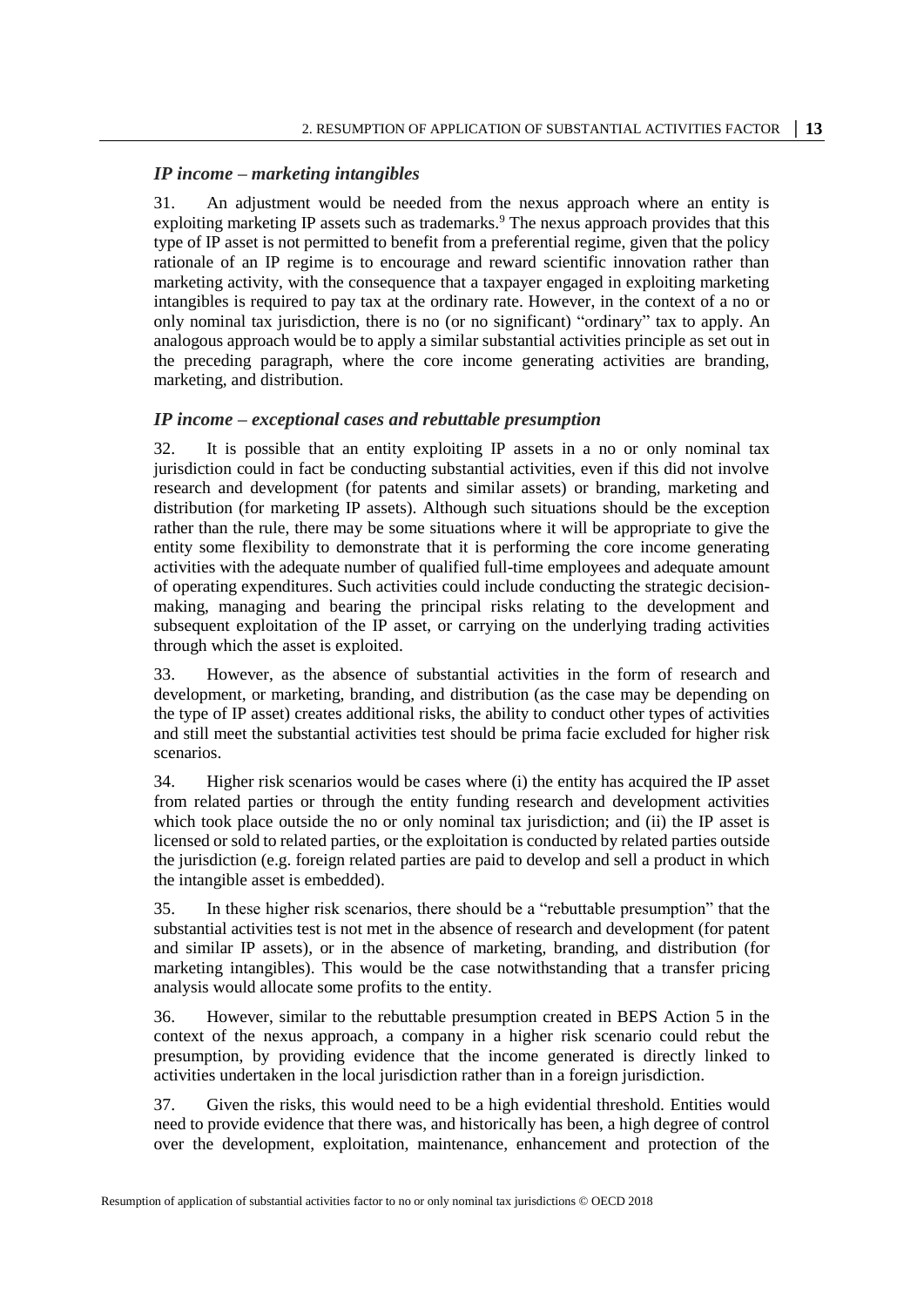intangible asset, exercised by an adequate number of full-time employees with the necessary qualifications that permanently reside and perform their activities within the jurisdiction. This would need to be demonstrated by providing additional information including:

- detailed business plans which demonstrate the commercial rationale for holding the IP assets in the jurisdiction;
- employee information, including level of experience, type of contracts, qualifications, and duration of employment; and
- evidence that decision making is taking place within the jurisdiction, rather than periodic decisions of non-resident board members.

38. In keeping with the agreed approach for certain aspects of the nexus approach, this rebuttable presumption would be subject to a review by the FHTP no later than 2020.

39. A graphic providing an overview of the requirements as they apply for IP income is included in Figure 1.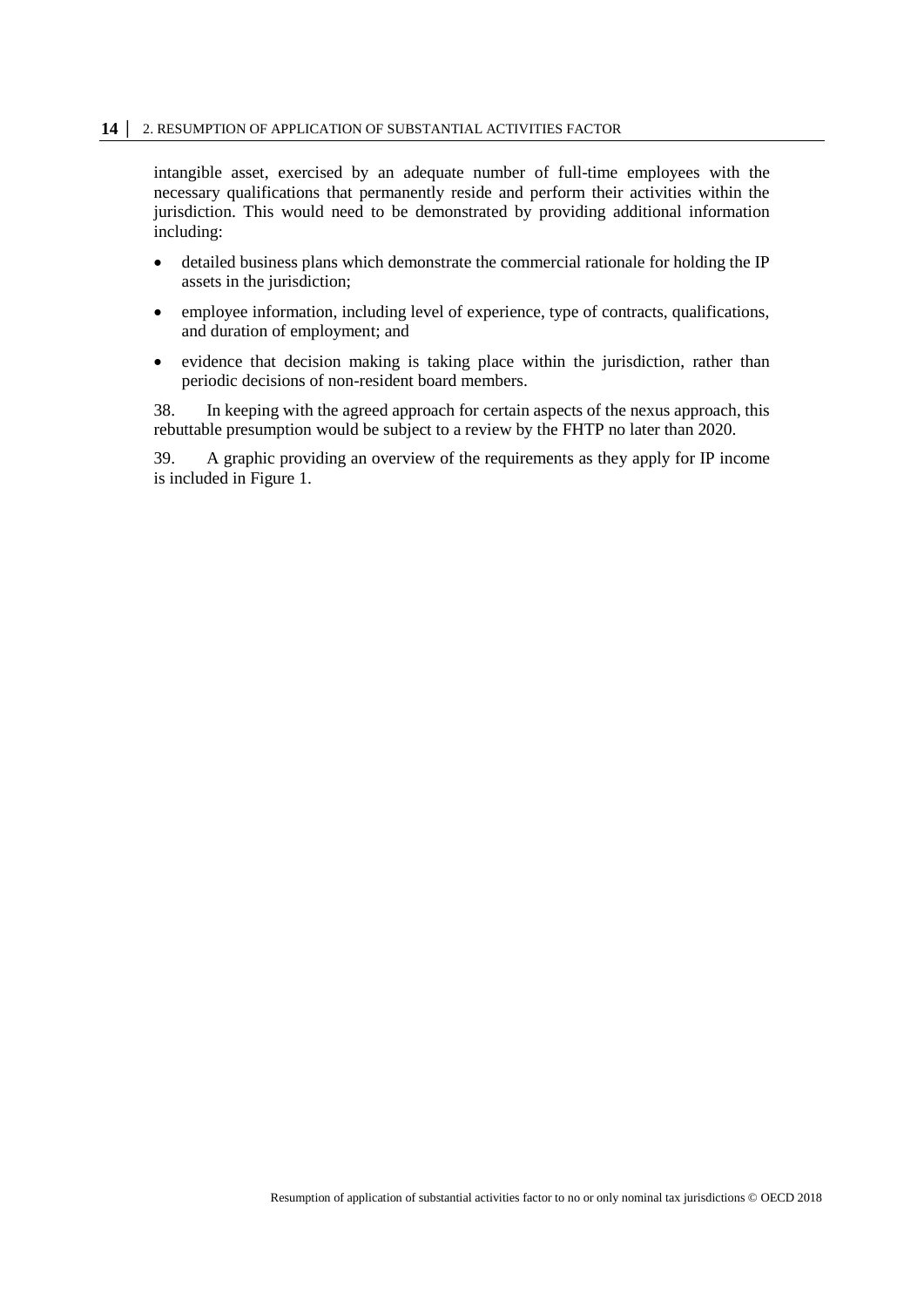

#### **Figure 1. Application of substance requirements for IP income**

|x| 4. Merely passively holding the IP asset in the jurisdiction |x 5. Periodic decisions of non-resident board members 드

#### *Ensuring compliance*

40. A key element of the substantial activities requirements is that there is an effective mechanism to ensure compliance. In the context of a taxing jurisdiction offering a preferential regime, this can be done, for example, by collecting information in tax returns, and denying tax benefits to the extent the requirements are not met. As this does not apply in the context of a no or only nominal tax jurisdiction, other approaches are needed to provide an equivalent means to ensure compliance.

41. First, there should be a mechanism to identify the entities conducting the relevant categories of mobile activities and to detect whether the core income generating activities were being carried out. To be able to do so, the relevant entities would need to report information in the jurisdiction on:

- the type of mobile activity being conducted;
- the relevant core income generating activities the entity has conducted;
- the amount and type of gross income (e.g. rents, royalties, dividends, sales, services);
- the amount and type of expenses incurred, and assets and premises held, in the course of carrying out the business; and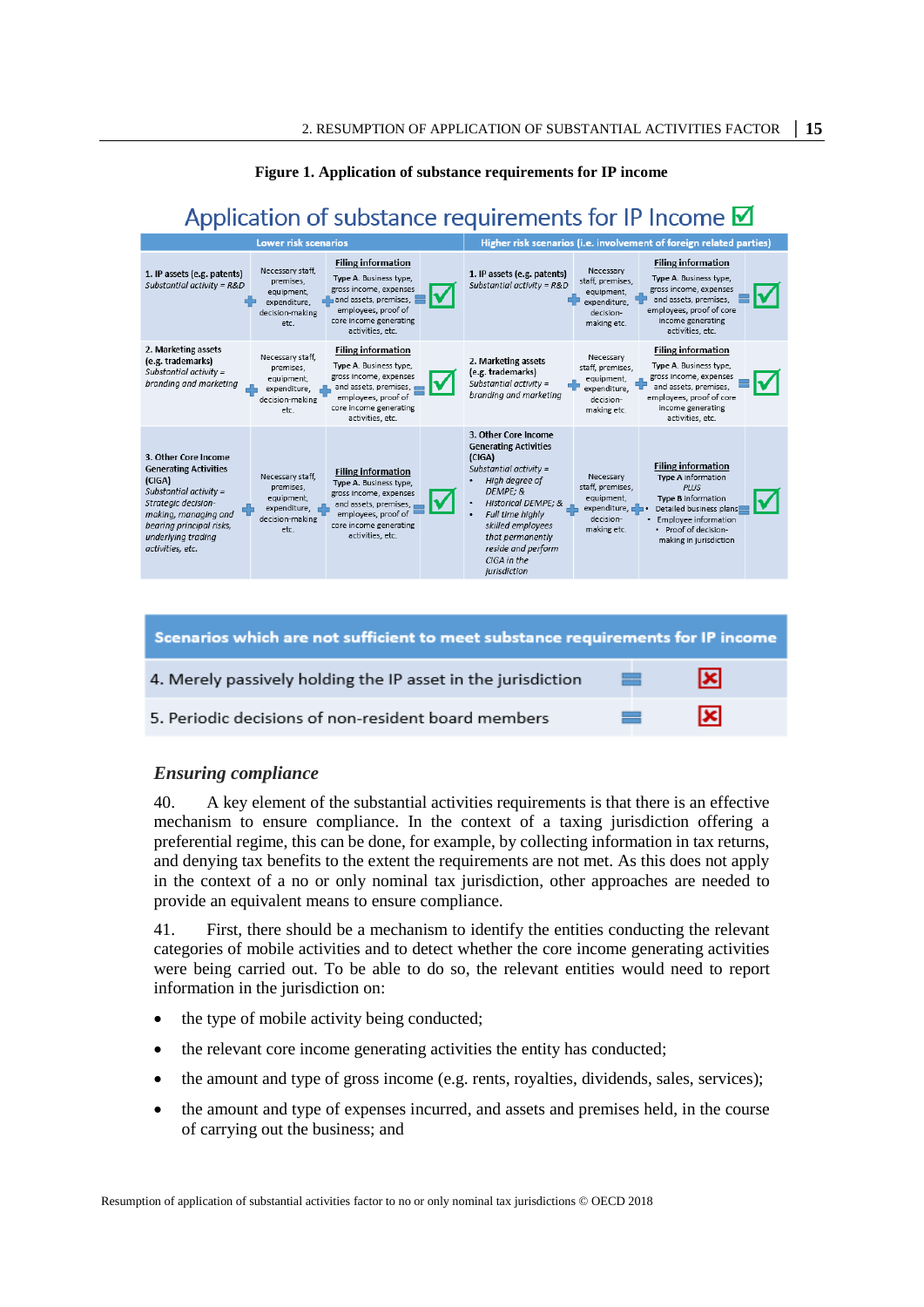the number of full-time, qualified employees.

42. Second, there should be a mechanism to take action in the event an entity failed to meet the substantial activities requirements. Given that there is no ability to apply a higher rate of tax as would be the case in the context of a preferential regime, there should be a sanction mechanism that is rigorous, effective and dissuasive. The determination of whether a sanction mechanism is rigorous, effective, and dissuasive will depend on the context. If relevant and appropriate, such a mechanism would include striking an entity off the register where this is an effective sanction. The no or only nominal tax jurisdiction would also need to continue enforcement efforts and remedy any shortcomings in the enforcement process.

43. Third, there should also be the following enhanced spontaneous exchange of information of the information filed with the jurisdiction based on, subject to and limited by the applicable exchange of information instruments. The framework for spontaneous exchange of information will consist of two parts. First, for any entities that do not comply with the substantial activities requirement, all no or nominal tax jurisdictions would be required to spontaneously exchange all relevant information with the jurisdictions of residence of the immediate parent, ultimate parent, and ultimate beneficial owner.

44. Furthermore, outside the context of non-compliant entities, the scope of further spontaneous exchange will depend on whether a no or nominal tax jurisdiction can demonstrate that it has a fully equipped monitoring process. This means a monitoring process operated by a tax administration or other governmental authority with all resources, processes and procedures in place to ensure not only an effective data collection process but also a high-quality review of the substantial activities standard with proactive followup where necessary. The FHTP will determine whether monitoring mechanisms are equipped with the appropriate resources and effective processes and procedures.

45. If a jurisdiction does demonstrate that it has a fully equipped monitoring process, it would only be required to spontaneously exchange information on entities engaged in highrisk scenarios, as defined in paragraph 34. In such scenarios, the exchange would be a twostep process. The first step would be the annual exchange of the name and address of the entity; the type of mobile income; the name of the immediate parent, ultimate parent and ultimate beneficial owner; and the amount and type of gross income (e.g. rents, royalties, dividends, sales, services). In the second step, the recipient jurisdiction could then make a follow up request for further information, subject to the applicable exchange of information instrument.

46. If a jurisdiction does not demonstrate that it has a fully equipped monitoring mechanism, it would be required to spontaneously exchange all relevant information on entities engaged in high-risk scenarios, as defined in paragraph 34. For all other entities conducting activities in scope, as set out in paragraph 22, the jurisdiction would be required to use the two-step exchange process described in paragraph 45.

47. All exchanges would provide information to the jurisdictions of residence of the immediate parent, ultimate parent, and ultimate beneficial owner.

48. The tables below set out the different types of information to be exchanged in different scenarios.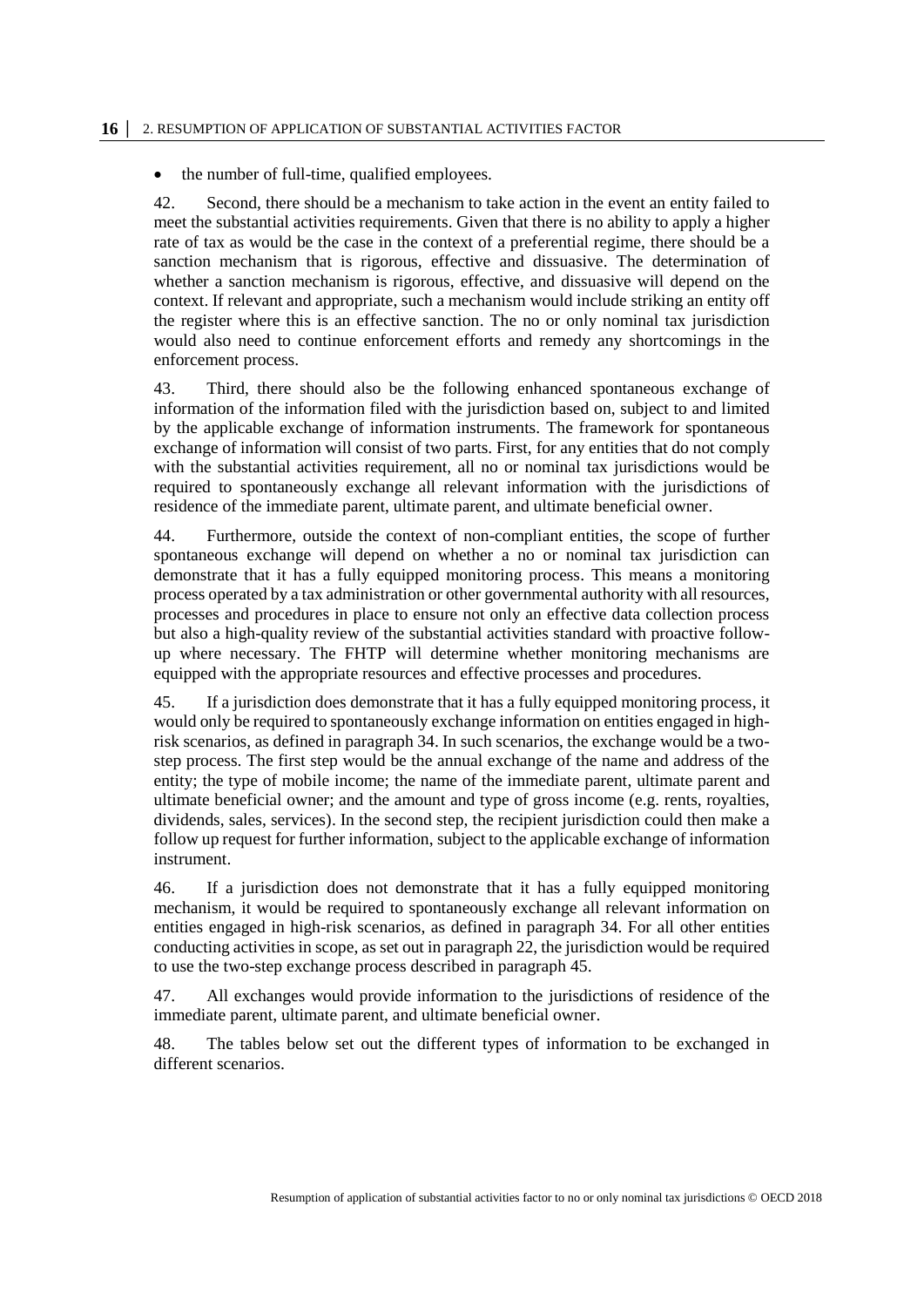| Julisalcuolis with Fully Equipped Monitoring Mechanisms                                                         |                                                                                                                                                                                                                                                                                                                                                                                                                                                                                                                                         |                                                                                                                 |  |  |  |
|-----------------------------------------------------------------------------------------------------------------|-----------------------------------------------------------------------------------------------------------------------------------------------------------------------------------------------------------------------------------------------------------------------------------------------------------------------------------------------------------------------------------------------------------------------------------------------------------------------------------------------------------------------------------------|-----------------------------------------------------------------------------------------------------------------|--|--|--|
| <b>Scenario requiring</b><br>exchange                                                                           | Content of exchange                                                                                                                                                                                                                                                                                                                                                                                                                                                                                                                     | <b>Recipient</b><br>jurisdictions                                                                               |  |  |  |
| Non-compliance by the entity                                                                                    | Entity name and address<br>$\bullet$<br>Summary of what elements of the core<br>$\bullet$<br>income generating activities test the<br>entity has failed to meet<br>Name of the immediate parent,<br>$\bullet$<br>ultimate parent, and ultimate beneficial<br>owner<br>Type of mobile income<br>$\bullet$<br>Amount and type of gross income<br>٠<br>Amount and type of expenses<br>incurred, and assets and premises<br>held, in the course of carrying out the<br>business<br>Number of full-time, qualified<br>$\bullet$<br>employees | Residence jurisdictions of:<br>Immediate parent<br>Ultimate parent<br>$\bullet$<br>Ultimate beneficial<br>owner |  |  |  |
|                                                                                                                 | Any other relevant information.                                                                                                                                                                                                                                                                                                                                                                                                                                                                                                         |                                                                                                                 |  |  |  |
| risk cases<br>high<br>(see<br>In<br>paragraph 34) that are not also<br>cases of non-compliance by the<br>entity | Step 1: annual exchange of:<br>Entity name and address<br>$\bullet$<br>Type of mobile income<br>$\bullet$<br>Name of the immediate parent,<br>ultimate parent, and ultimate beneficial<br>owner<br>Amount and type of gross income<br>$\bullet$<br>(e.g. rents, royalties, dividends, sales,<br>services)<br>Step 2: recipient jurisdiction makes follow up<br>request for further information                                                                                                                                          | Residence jurisdictions of:<br>Immediate parent<br>Ultimate parent<br>Ultimate beneficial<br>owner              |  |  |  |

#### **Jurisdictions with Fully Equipped Monitoring Mechanisms**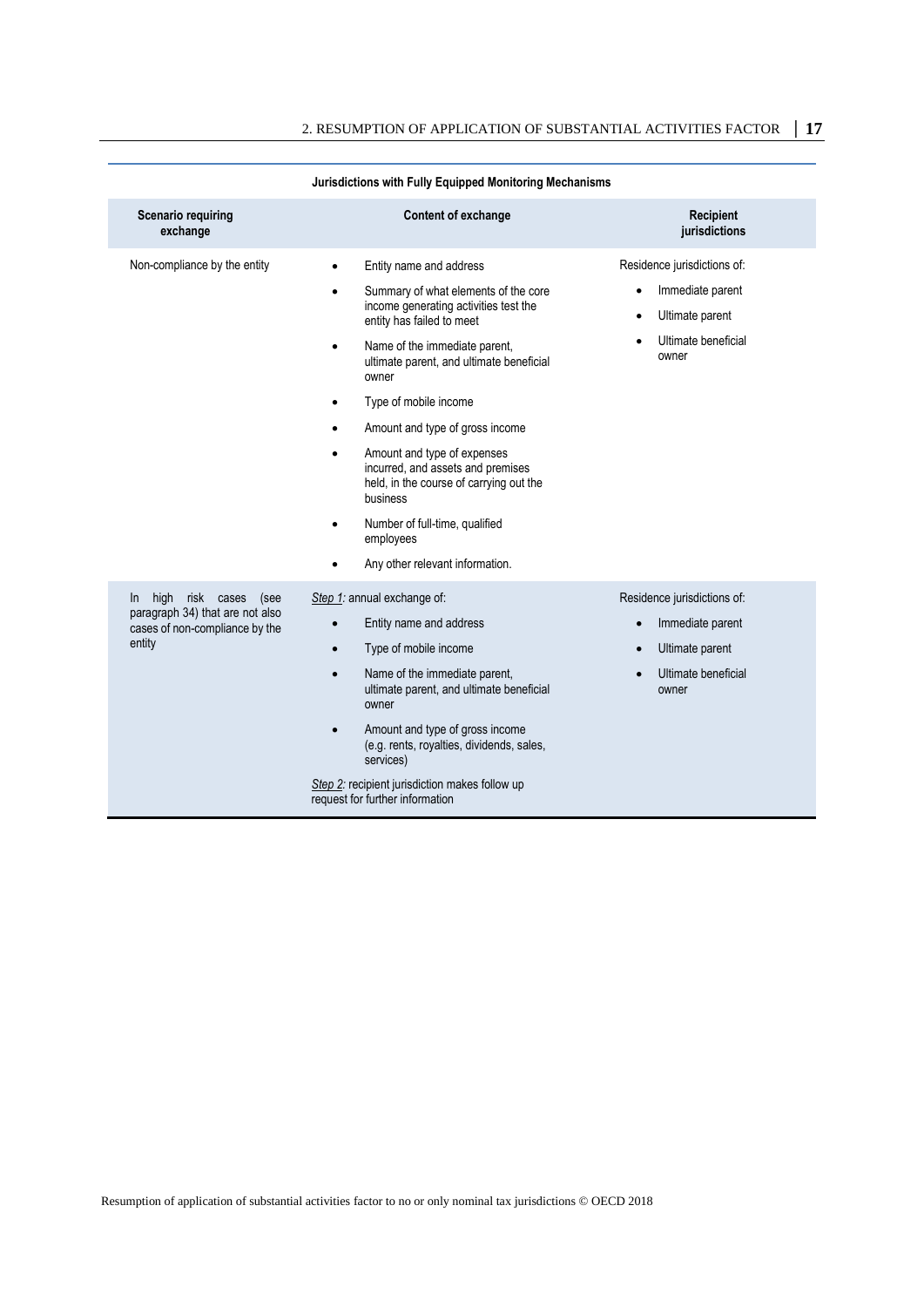| Jurisdictions without Fully Equipped Monitoring Mechanisms                                                 |                                                                                                                                                                                                                                                                                                                                                                                                                                                                                                                                                                                                                                                                                                |                                                                                                                 |  |  |  |
|------------------------------------------------------------------------------------------------------------|------------------------------------------------------------------------------------------------------------------------------------------------------------------------------------------------------------------------------------------------------------------------------------------------------------------------------------------------------------------------------------------------------------------------------------------------------------------------------------------------------------------------------------------------------------------------------------------------------------------------------------------------------------------------------------------------|-----------------------------------------------------------------------------------------------------------------|--|--|--|
| Scenario requiring exchange                                                                                | Content of exchange                                                                                                                                                                                                                                                                                                                                                                                                                                                                                                                                                                                                                                                                            | <b>Recipient</b><br>jurisdictions                                                                               |  |  |  |
| Non-compliance by the entity and in<br>high-risk cases (see paragraph 34)                                  | Entity name and address<br>$\bullet$<br>Summary of what elements of the<br>$\bullet$<br>core income generating activities<br>test the entity has failed to meet<br>(for non-compliant entities)<br>Summary of the core income<br>٠<br>generating activities performed by<br>the entity (for high-risk scenarios)<br>Name of the immediate parent,<br>٠<br>ultimate parent, and ultimate<br>beneficial owner<br>Type of mobile income<br>٠<br>Amount and type of gross income<br>Amount and type of expenses<br>incurred, and assets and<br>premises held, in the course of<br>carrying out the business<br>Number of full-time, qualified<br>٠<br>employees<br>Any other relevant information. | Residence jurisdictions of:<br>Immediate parent<br>$\bullet$<br>Ultimate parent<br>Ultimate beneficial<br>owner |  |  |  |
| In all other cases involving<br>entities<br>engaged<br>in<br>activities within scope (see<br>paragraph 22) | Step 1: annual exchange of:<br>Entity name and address<br>Type of mobile income<br>$\bullet$<br>Name of the immediate parent,<br>$\bullet$<br>ultimate parent, and ultimate<br>beneficial owner<br>Amount and type of gross income<br>(e.g. rents, royalties, dividends,<br>sales, services)<br>Step 2: recipient jurisdiction makes follow<br>up request for further information                                                                                                                                                                                                                                                                                                              | Residence jurisdictions of:<br>Immediate parent<br>Ultimate parent<br>Ultimate beneficial<br>owner              |  |  |  |

#### **Jurisdictions without Fully Equipped Monitoring Mechanisms**

49. To activate the exchanges set out above, recipient jurisdictions would need to opt in to receive spontaneously exchanged information.

50. The modalities of the above exchange framework, including the terminology used in the framework, timing for such exchanges, the precise data points, the details of what constitutes a fully equipped monitoring mechanism, the mechanism for opting in, and the development of a standardised template and XML schema, will be developed in cooperation with Working Party 10, drawing also on other reporting regimes, in 2019 and prior to the first exchanges under the framework.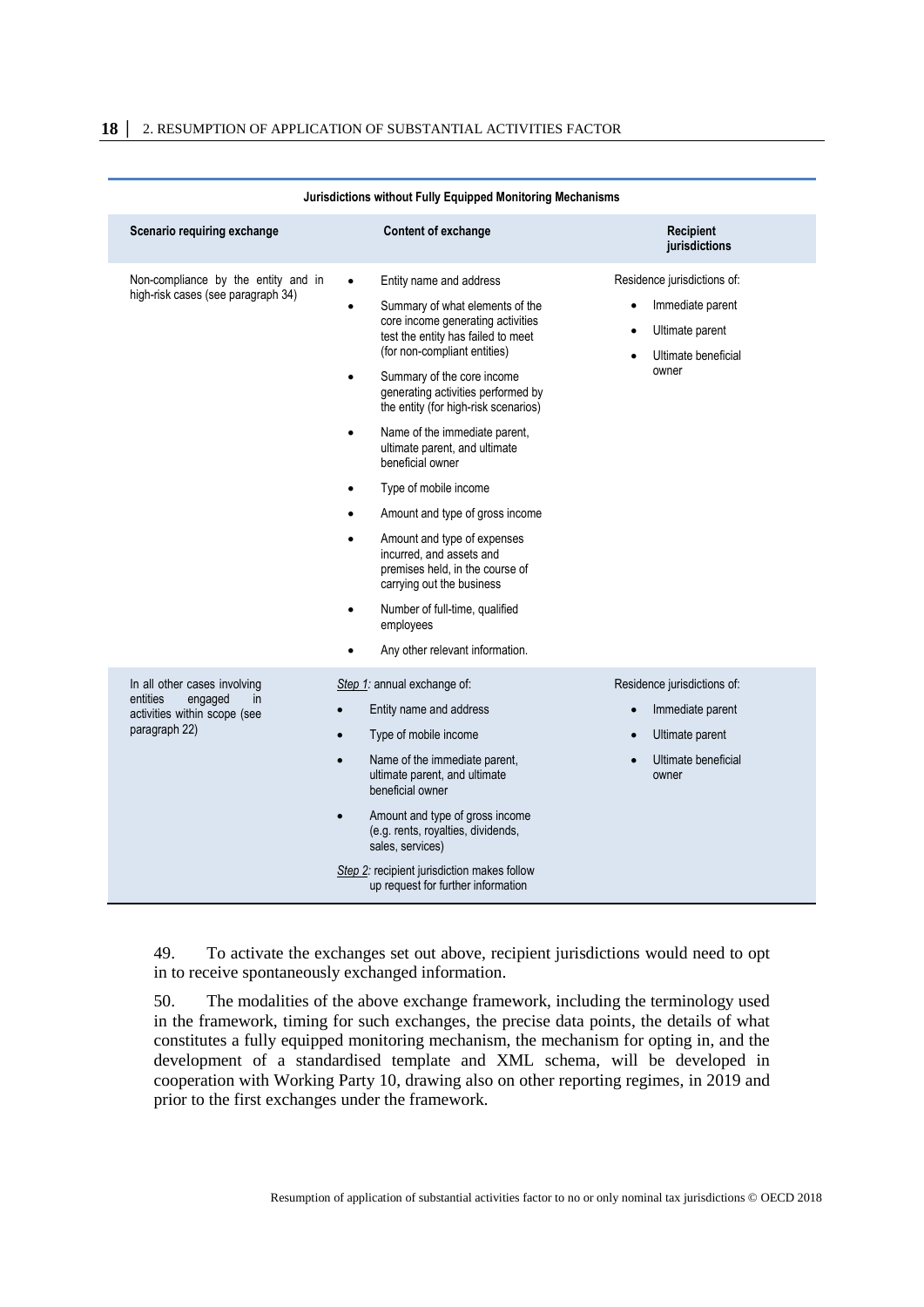51. To ensure the effectiveness of the information collection and exchange mechanism, a review will take place in 2022 in cooperation with Working Party 10, which should provide enough time to allow jurisdictions to gain experience with the mechanism. Should particular issues surface in the operation of the exchange mechanism, the FHTP could also have an earlier discussion.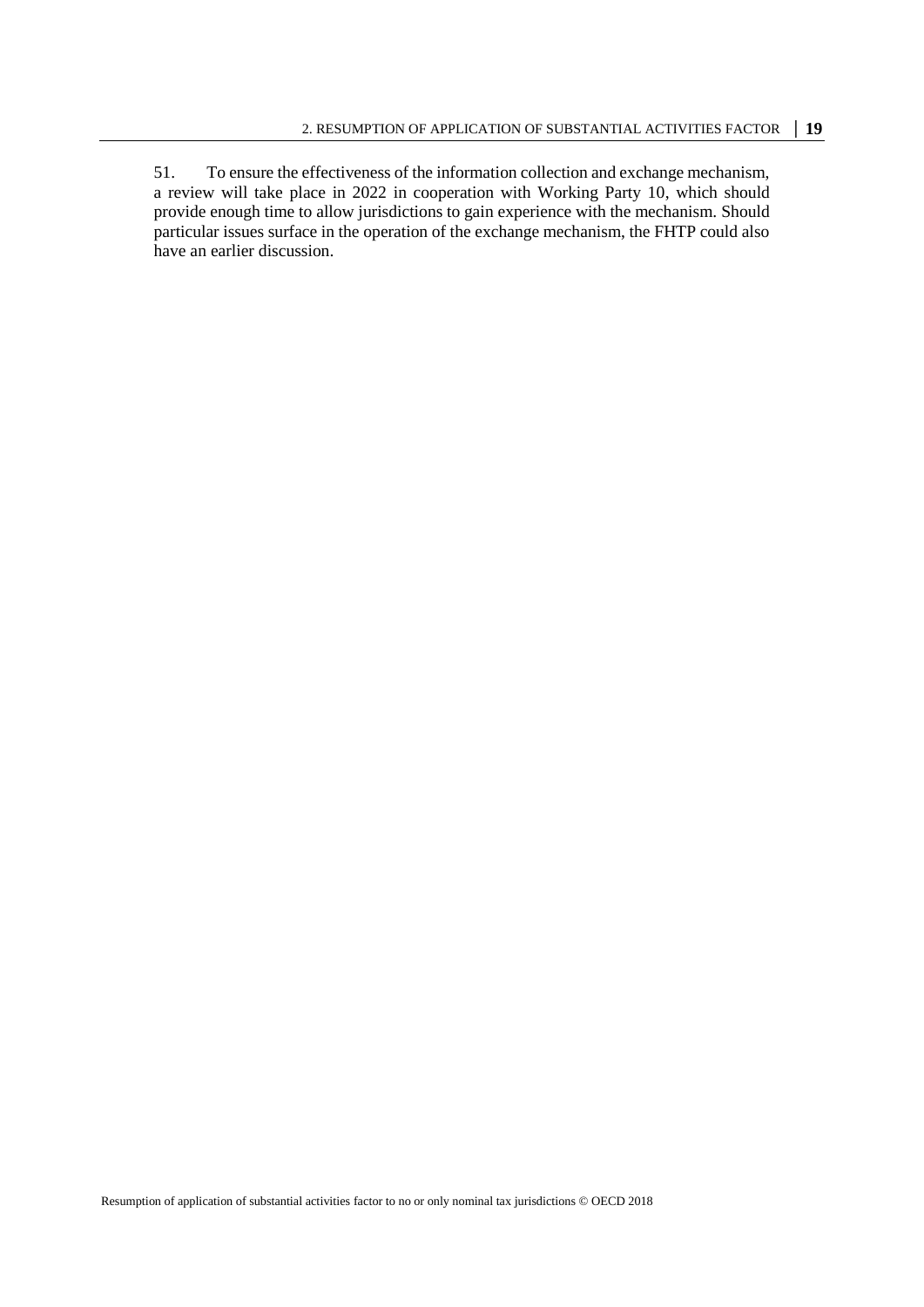#### **Notes**

2 1998 Report, para. 4 (OECD, 1998).

3 1998 Report, para. 52 (OECD, 1998).

4 1998 Report, para. 55 (OECD, 1998).

<sup>5</sup> This decision was driven in large part by technical challenges in applying the criteria, and the fact that at the time the jurisdictions affected by it were not participants in the work. Both of these aspects are significantly different now from what they were then, given the agreed guidance on substantial activities in preferential regimes, and the institutional changes brought by the Inclusive Framework.

<sup>6</sup> See Annex D of the 2017 Progress Report on Preferential Regimes, [www.oecd.org/tax/beps/harmful-tax-practices-2017-progress-report-on-preferential-regimes-](http://www.oecd.org/tax/beps/harmful-tax-practices-2017-progress-report-on-preferential-regimes-9789264283954-en.htm)[9789264283954-en.htm](http://www.oecd.org/tax/beps/harmful-tax-practices-2017-progress-report-on-preferential-regimes-9789264283954-en.htm) (OECD, 2017).

 $7$  The 1998 Report (OECD, 1998) uses the terminology of "no or low effective tax rates" for preferential regimes and "no or only nominal taxes" for jurisdictions that were then called "tax havens" without defining either term by reference to a set or a specific rate. The purpose of considering nominal tax jurisdictions along with zero tax jurisdictions is to ensure that there is not an incentive for zero rate jurisdictions to shift to a rate near zero.

<sup>8</sup> Within the non-IP income category, there is specific guidance that applies given the nature of pure equity holding companies and shipping activities. For holding companies, see paragraph 8 of Annex D of the 2017 Progress Report; for shipping companies see note 1 under the table of results on shipping regimes in Chapter 2 of the Progress Report (OECD, 2017).

9 The normal rule under the nexus approach, whereby marketing-related IP assets such as trademarks cannot qualify for tax benefits, remains unchanged. However, there is a difficulty in applying the nexus approach to no or only nominal tax jurisdictions. Under the nexus approach, the preferential tax treatment cannot apply to income from such assets and instead tax is to be paid at the ordinary rate. However, in the case of no or only nominal tax jurisdictions, there is no preferential rate and no ordinary rate to apply where income from such assets is earned. The application of the nexus rule would mean as a matter of law or otherwise that entities in a no or only nominal tax jurisdiction would not be allowed to hold and receive returns on marketing intangibles at all. This would seem disproportionate.

#### **References**

OECD (2017), *Harmful Tax Practices - 2017 Progress Report on Preferential Regimes: Inclusive Framework on BEPS: Action 5*, OECD/G20 Base Erosion and Profit Shifting Project, OECD Publishing, Paris. [http://dx.doi.org/10.1787/9789264283954-en.](http://dx.doi.org/10.1787/9789264283954-en)

OECD (2015), *Countering Harmful Tax Practices More Effectively, Taking into Account Transparency and Substance, Action 5 - 2015 Final Report*, OECD/G20 Base Erosion and Profit Shifting Project, OECD Publishing, Paris, [https://doi.org/10.1787/9789264241190-en.](https://doi.org/10.1787/9789264241190-en)

OECD (1998), *Harmful Tax Competition: An Emerging Global Issue*, OECD Publishing, Paris, [https://doi.org/10.1787/9789264162945-en.](https://doi.org/10.1787/9789264162945-en)